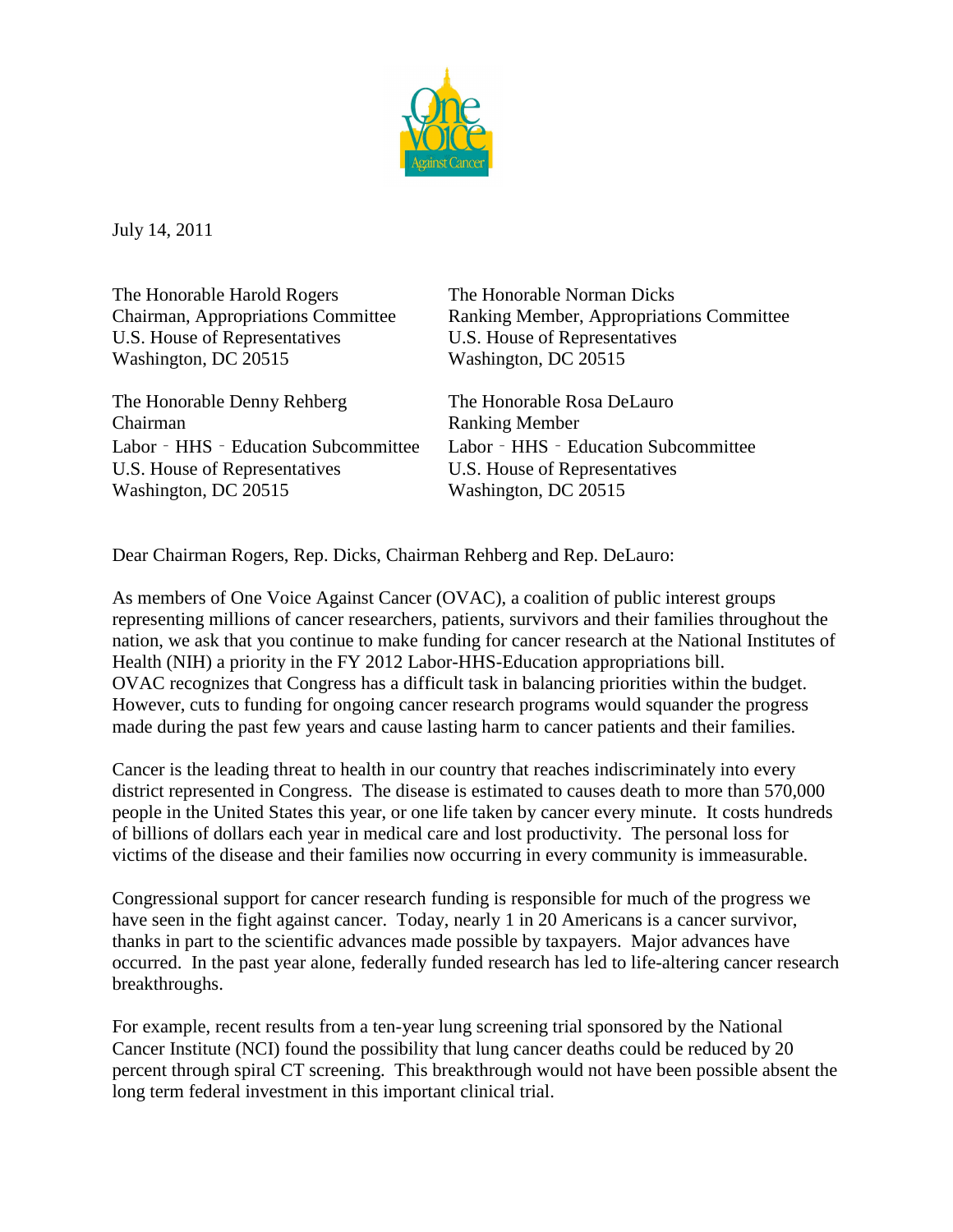Just this past month, clinical trial results were announced that identified two new treatments for melanoma, a disease for which effective treatments have been lacking. NCI funding supported the basic discoveries that were critical to the development of these new treatments.

Despite these successes, significant challenges remain. Progress for some types of cancer has not kept pace with overall improvements in survival rates. Moreover, cancer incidence is projected to nearly double by 2020, particularly among the aging Baby Boomer population.

Lastly, it is important to note the importance of NIH funding to our nation's economy. The NIH budget supports medical research in every state. In turn, these research dollars support local jobs and economic development. In FY 2010, the NIH budget supported nearly 488,000 jobs across the country and produced \$68 billion in new economic activity.

For all of these reasons, we ask you to ensure that funding for cancer research and the NIH remains a top national priority. The members of OVAC thank you for your consideration of this request and stand ready to support your efforts.

Sincerely,

Alliance for Prostate Cancer Prevention American Academy of Dermatology Association American Association for Cancer Research American Cancer Society Cancer Action Network American Congress of Obstetricians and Gynecologists American College of Surgeons Commission on Cancer American Society for Clinical Oncology American Society for Radiation Oncology Asian & Pacific Islander American Health Forum Association of American Cancer Institutes Bladder Cancer Advocacy Network Charlene Miers Foundation for Cancer Research Colon Cancer Alliance CureSearch National Childhood Cancer Foundation Fight Colorectal Cancer Friends of Cancer Research Intercultural Cancer Council Caucus International Myeloma Foundation LIVESTRONG Leukemia & Lymphoma Society Malecare Prostate Cancer Support Men's Health Network National Association of Chronic Disease Directors National Brain Tumor Society National Coalition for Cancer Research (NCCR) National Patient Advocate Foundation Nevada Cancer Institute Oncology Nursing Society Ovarian Cancer National Alliance Pancreatic Cancer Action Network